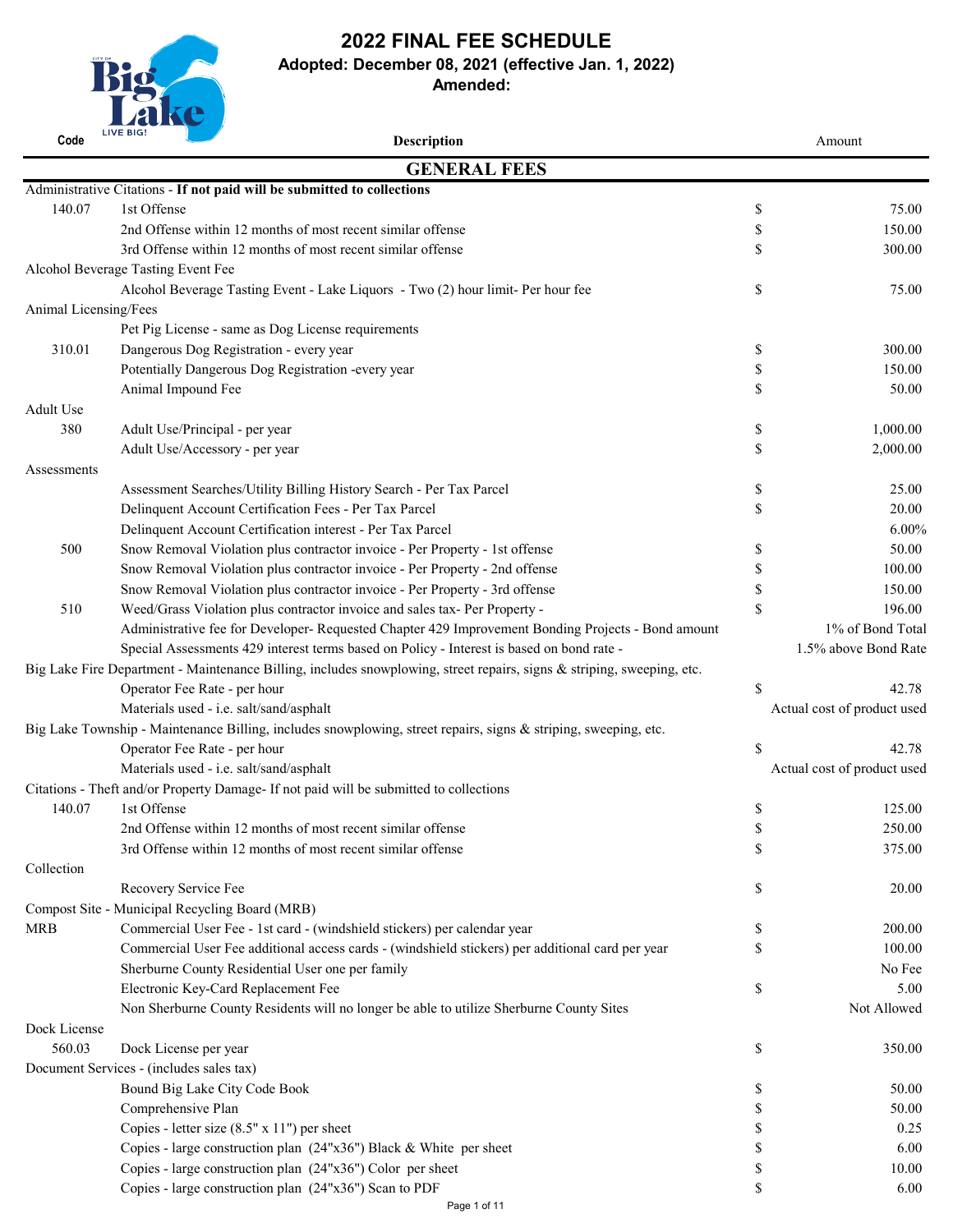

# **2022 FINAL FEE SCHEDULE Adopted: December 08, 2021 (effective Jan. 1, 2022) Amended:**

| Code                      | <b>LIVE BIG!</b><br><b>Description</b>                                                                                                                   | Amount       |
|---------------------------|----------------------------------------------------------------------------------------------------------------------------------------------------------|--------------|
|                           | Downtown Design Standards                                                                                                                                | \$<br>5.00   |
|                           | Map - Plat 11" x 14"                                                                                                                                     | \$<br>1.00   |
|                           | Park Plan                                                                                                                                                | 15.00        |
|                           | Emergency Access Key Box - Police                                                                                                                        |              |
|                           | Blue Box Fee Box - Multi-units for police building emergency access                                                                                      | \$<br>160.00 |
|                           | Blue Box Fee Box - Residential home request for police emergency access                                                                                  | \$<br>150.00 |
| <b>Events Permits</b>     |                                                                                                                                                          |              |
|                           | Event Permits/Temporary Use (non-profit or community events - within City Limits - waived)                                                               | 25.00        |
|                           | In addition to the fee for the permit review, additional cost for police, clean up, deposit or incidental expenses may be charged                        |              |
| 570.13                    | Parking fees at Lakeside Park may be waived for events benefiting non-profits, community events and for Big Lake businesses events open to<br>the public |              |
|                           | False Alarm Fee - Alarm System - Police Department - At the discretion of the Police Chief                                                               |              |
| 325                       | 1st violation within calendar year - waived                                                                                                              | waived       |
|                           | 2nd violation within calendar year - waived                                                                                                              | waived       |
|                           | 3rd violation within calendar year - waived                                                                                                              | waived       |
|                           | 4th violation within calendar year                                                                                                                       | \$<br>50.00  |
|                           | 5th violation within calendar year                                                                                                                       | \$<br>100.00 |
|                           | Further violations within calendar year                                                                                                                  | 200.00       |
| <b>Farmers Market</b>     |                                                                                                                                                          |              |
|                           | Farmers Market Application Fee - For full Summer Season                                                                                                  | \$<br>120.00 |
|                           | Farmers Market Application Fee - For full Winter Season                                                                                                  | 60.00        |
|                           | Farmers Market Application Fee - Business/Organization -fundraising for Nonprofit - per year                                                             | 50.00        |
|                           | Farmers Market Application Fee - per week                                                                                                                | 10.00        |
|                           | Farmer Market Bags - Per Bag (includes sales tax)                                                                                                        | 2.00         |
|                           | <b>Farmers Market Application Fee Refunded</b>                                                                                                           | 5.00         |
| Fire Box                  |                                                                                                                                                          |              |
|                           | Fire box purchased                                                                                                                                       | \$<br>165.00 |
|                           | Fire Inspections Placeholder if service is approved                                                                                                      |              |
|                           | Business Fire Inspections - per business                                                                                                                 | \$<br>50.00  |
|                           | Single Family Rental Fire Inspections - per home                                                                                                         | 65.00        |
| Fireworks                 |                                                                                                                                                          |              |
| 396                       | Fireworks permit application fee                                                                                                                         | \$<br>25.00  |
| Franchise Fee - Utilities |                                                                                                                                                          |              |
|                           | Residential - Per Account Per Month                                                                                                                      | \$<br>4.00   |
|                           | Commercial - Per Account Per Month                                                                                                                       | 8.00         |
|                           | Food Unit Vendors - Mobile                                                                                                                               |              |
| 321                       | Annual Fee - expires January 1st of each year - not prorated                                                                                             | 200.00       |
|                           | 1 to 4 Day Permit (days do not need to be concurrent)                                                                                                    | 50.00        |

|                        | 5 to 10 Day Permit (days do not need to be concurrent)                          | \$            | 100.00 |
|------------------------|---------------------------------------------------------------------------------|---------------|--------|
| Gambling               |                                                                                 |               |        |
| 370.05                 | Investigation Fee - Lawful Gambling application                                 | $\mathbb{S}$  | 100.00 |
| Garden Plot            |                                                                                 |               |        |
|                        | Garden Plot Fee - per year                                                      | $\mathbb{S}$  | 30.00  |
| <b>Hunting Permits</b> |                                                                                 |               |        |
| 530.01.4               | Hunting on Privately Owned Property Permit                                      |               | waived |
|                        | Hydrant Flush Maintenance - Owner is responsible for all repairs to hydrant     |               |        |
|                        | Hydrant Flush Maintenance for Privately Owned Hydrants - yearly fee per hydrant | $\mathbb{S}$  | 35.00  |
| <b>Junked Autos</b>    |                                                                                 |               |        |
| 340.02                 | Special Use Permit - Junked Autos - 6 month                                     | $\mathbb{S}$  | 75.00  |
|                        | One time 3 month extension                                                      | $\mathcal{S}$ | 125.00 |
|                        | Lakeside Park Vendor Permit - May-October                                       |               |        |
|                        | Combined Seasonal Lakeside Park Vendor Permit/Annual Mobile Food Unit Permit    | $\mathbb{S}$  | 300.00 |
|                        | Page 2 of 11                                                                    |               |        |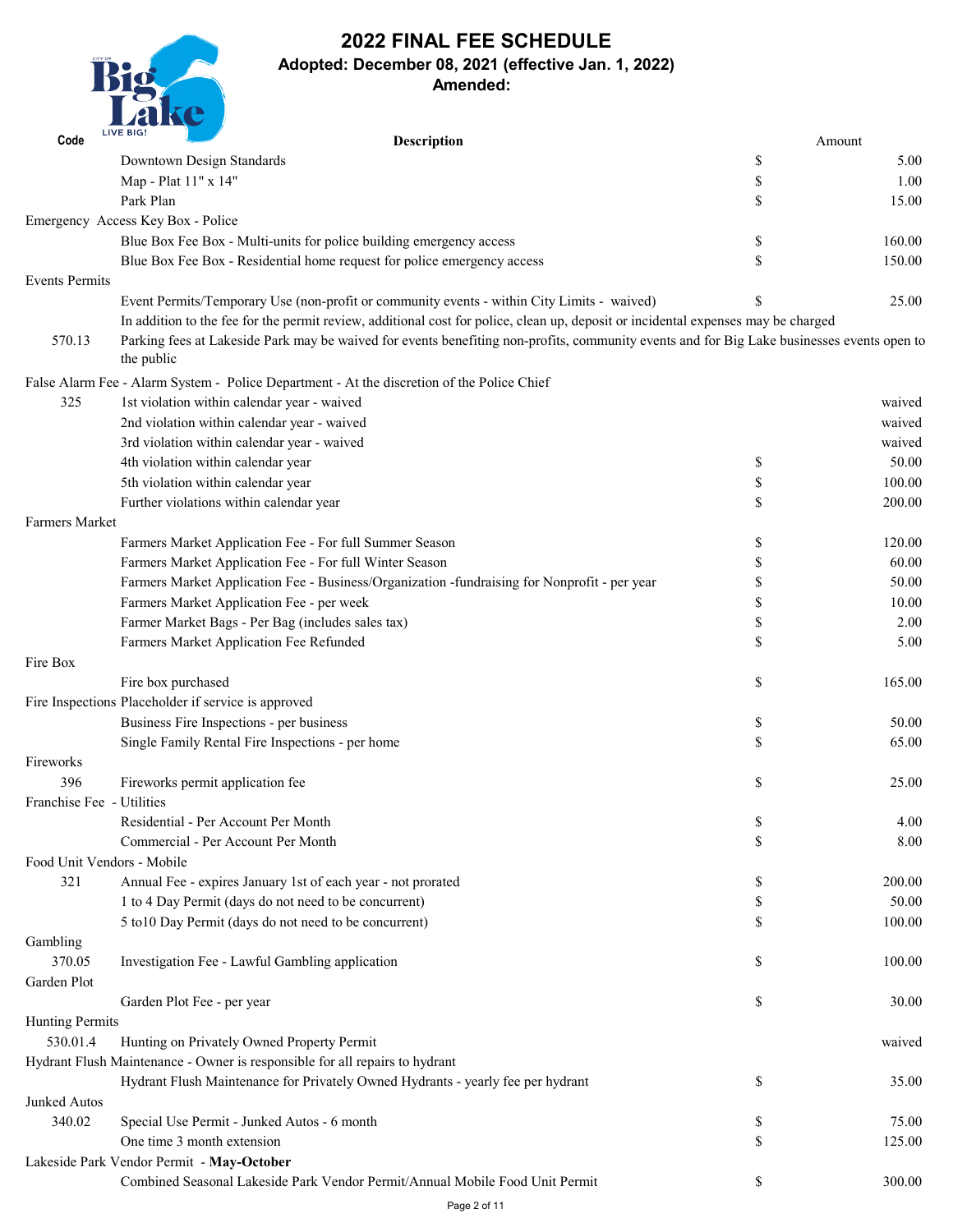

### **Adopted: December 08, 2021 (effective Jan. 1, 2022)**

| Code            | <b>LIVE BIG!</b>  | <b>Description</b>                                                                                  |                           | Amount   |
|-----------------|-------------------|-----------------------------------------------------------------------------------------------------|---------------------------|----------|
|                 |                   | Seasonal Lakeside Park Vendor Permit                                                                | \$                        | 200.00   |
|                 |                   | Maximum number of vendors at a time will be two (2)                                                 |                           |          |
|                 |                   | Preference will be given to business in the City of Big Lake, Big Lake Township and Orrock Township |                           |          |
|                 |                   | Fee can be administratively waived for City sponsored events                                        |                           |          |
|                 |                   | Lake Mitchell Launch Access Keys - for City of Big Lake Residents only -                            |                           |          |
|                 |                   | City of Big Lake Residents only - per key                                                           | \$                        | 20.00    |
|                 | Replacement key   |                                                                                                     | \$                        | 20.00    |
| Late Fee        |                   |                                                                                                     |                           |          |
|                 |                   | Late Payment Fee for non utility billing - Per Month                                                |                           | 1.50%    |
| Liquor Licenses |                   |                                                                                                     |                           |          |
| 400.04          |                   | Liquor License - per year                                                                           | \$                        | 4,000.00 |
|                 |                   | Wine License - per year                                                                             | $\boldsymbol{\mathsf{S}}$ | 500.00   |
|                 |                   | Sunday License - per year                                                                           | \$                        | 200.00   |
|                 |                   | Brewpub License - per year                                                                          | \$                        | 500.00   |
|                 |                   | Brewpub Off-Sale License - per year                                                                 | \$                        | 100.00   |
|                 |                   | Temporary License - per event                                                                       | \$                        | 25.00    |
|                 |                   | Temporary License - per event - Club or Non-Profit License requests                                 |                           | waived   |
| 420.01          |                   | Beer License $(3.2\%)$ - per year                                                                   | \$                        | 75.00    |
|                 |                   | Taproom License - per year                                                                          | \$                        | 500.00   |
|                 |                   | Small Brewer Off-Sale License - per year                                                            | $\boldsymbol{\mathsf{S}}$ | 100.00   |
|                 |                   | Liquor Licenses Investigation Fee-New Liquor License Application                                    |                           |          |
| 400.04          | Liquor License    |                                                                                                     | \$                        | 1,000.00 |
|                 |                   | Brewpub, Taproom, Small Brewer License                                                              | \$                        | 500.00   |
|                 | Wine License      |                                                                                                     | \$                        | 500.00   |
| 420.05          |                   | Beer - (3.2%) Malt Liquor                                                                           | \$                        | 100.00   |
| Massage License |                   |                                                                                                     |                           |          |
| 390             |                   | Therapeutic Massage License Application & 1st year                                                  | \$                        | 100.00   |
|                 |                   | Therapeutic Massage License after 1st year                                                          | \$                        | 75.00    |
| Park Shelter    |                   |                                                                                                     |                           |          |
|                 |                   | Park Shelter Rental fee - per day - non refundable                                                  | \$                        | 30.00    |
|                 |                   | Parking Fines - if not paid in 30 days will be submitted to collections                             |                           |          |
| 620.12          | Improper parking  |                                                                                                     | \$                        | 25.00    |
|                 |                   | Improper parking - original ticket not paid within 14 days                                          | \$                        | 50.00    |
|                 |                   | Prohibited parking                                                                                  |                           | 25.00    |
|                 |                   | Prohibited parking - original ticket not paid within 14 days                                        |                           | 50.00    |
|                 | Fire Lane parking |                                                                                                     | S                         | 25.00    |
|                 |                   | Fire Lane parking - original ticket not paid within 14 days                                         | \$                        | 50.00    |
|                 |                   | Snow Removal parking                                                                                | \$                        | 50.00    |

| Snow Removal parking - original ticket not paid within 14 days                       | 100.00 |
|--------------------------------------------------------------------------------------|--------|
| Fire Hydrant parking                                                                 | 50.00  |
| Fire Hydrant parking - original ticket not paid within 14 days                       | 100.00 |
| No Parking $(12.01 \text{ to } 8.00 \text{ am } 11/01 \text{ to } 4/15)$             | 50.00  |
| No Parking (12:01 to 8:00am 11/01 to 4/15) - original ticket not paid within 14 days | 100.00 |
| Handicapped parking                                                                  | 200.00 |
| Handicapped parking - original ticket not paid within 14 days                        | 400.00 |
| Parking Passes - includes sales tax                                                  |        |
| Seasonal Resident - Vehicle only - May through October (zip code is 55309)           | 10.00  |
| Seasonal Resident - Vehicle & Trailer - May through October (zip code is 55309)      | 20.00  |
| Resident - Mitchell Boat Launch - Pass with Key                                      | 20.00  |
| Resident - Mitchell Boat Launch - Replacement Key                                    | 20.00  |
| Seasonal Non-Resident - Vehicle only - May through October -                         | 30.00  |
| Seasonal Non-Resident - Vehicle & Trailer - May through October                      | 60.00  |
| Farmers Market - Wednesdays - May through September                                  | waived |
| Page 3 of 11                                                                         |        |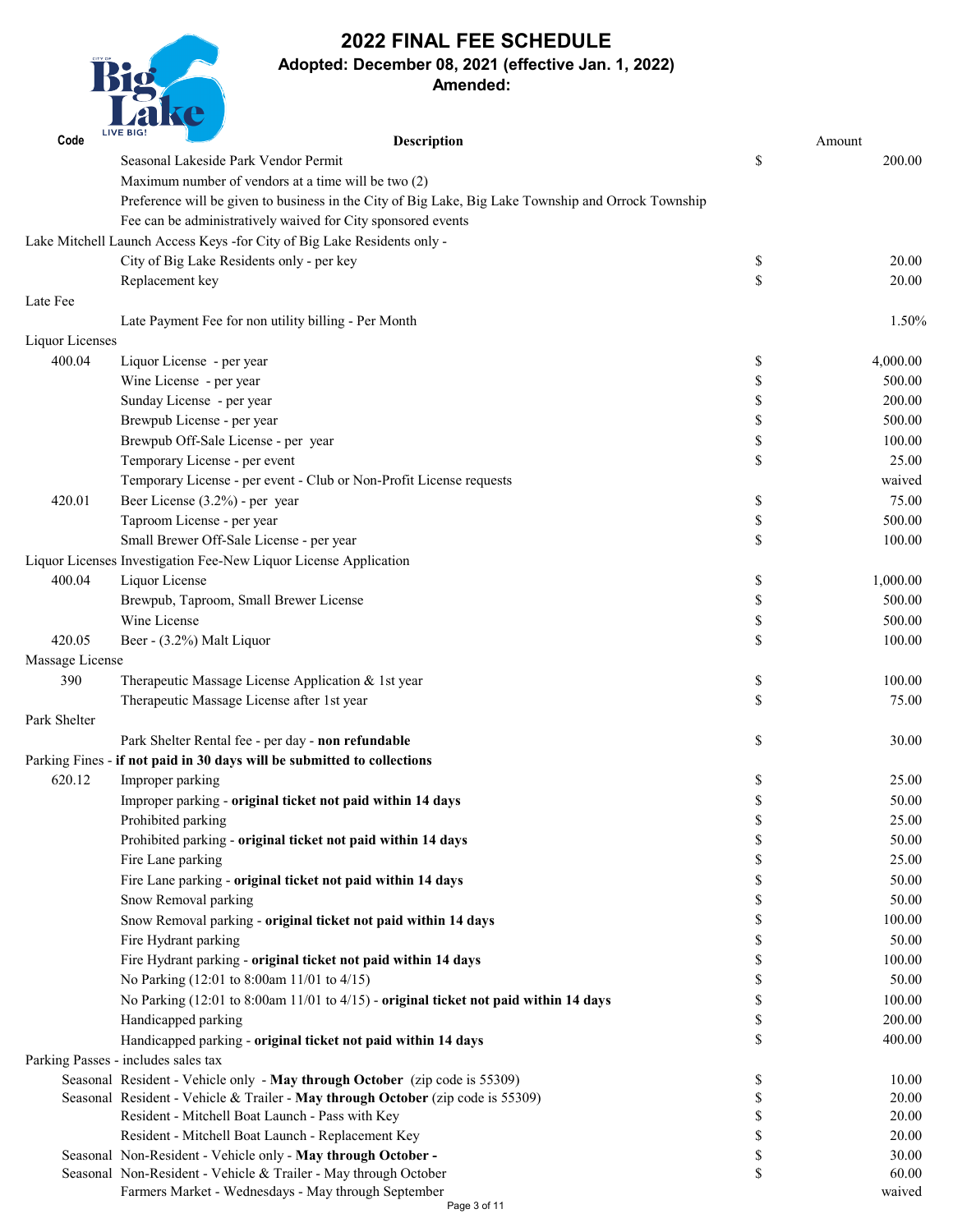

## **Adopted: December 08, 2021 (effective Jan. 1, 2022)**

| Code                               | <b>LIVE BIG!</b><br><b>Description</b>                                                                                                                   |                           | Amount              |
|------------------------------------|----------------------------------------------------------------------------------------------------------------------------------------------------------|---------------------------|---------------------|
|                                    | Music in the Park - Thursdays - June through August                                                                                                      |                           | waived              |
|                                    | Daily Pass Vehicle only - May through October                                                                                                            | \$                        | 5.00                |
|                                    | Vehicle & Trailer May through October                                                                                                                    |                           | 20.00               |
| 570.13                             | Parking fees at Lakeside Park may be waived for events benefiting non-profits, community events and for Big Lake businesses events open to<br>the public |                           |                     |
|                                    | <b>Peddler/Transient Merchant Permits</b>                                                                                                                |                           |                     |
| 320.03                             | Peddler/Transient Merchant application                                                                                                                   | \$                        | 25.00               |
|                                    | Peddler/Transient Merchant Permits - per day/per person                                                                                                  |                           | 10.00               |
|                                    | (No fee is required for Solicitor Registrations)                                                                                                         |                           |                     |
|                                    | "No Soliciting" window clings - includes sales tax                                                                                                       | \$                        | 3.00                |
| <b>Police Department Fees</b>      |                                                                                                                                                          |                           |                     |
|                                    | Police Reports/Copies (includes sales tax)- Non Subject of Police Data up to 100 pages - Per Page                                                        | $\boldsymbol{\mathsf{S}}$ | 0.25                |
|                                    | Police Reports/Copies (includes sales tax)- Non Subject of Police Data 101 pages or more                                                                 |                           | Actual cost         |
|                                    | Police Reports/Copies - Data requested by crime victim/subject of data                                                                                   |                           | waived              |
|                                    | Police Squad - Per Hour                                                                                                                                  | \$                        | 35.00               |
|                                    | Fingerprinting (free for adoptions)                                                                                                                      |                           | 25.00               |
|                                    | Photo CD (includes sales tax) - Per Copy                                                                                                                 |                           | 15.00               |
|                                    | Electronic Case File Data (includes sales tax) - Per Copy                                                                                                |                           | 35.00               |
|                                    | <b>Impound Release Fee</b>                                                                                                                               |                           | 50.00               |
|                                    | Police Lift Assist - Police Department - At the discretion of the Police Chief                                                                           |                           |                     |
|                                    | 1st call                                                                                                                                                 |                           | waived              |
|                                    | 2nd call                                                                                                                                                 | \$                        | 250.00              |
|                                    | 3rd and beyond call                                                                                                                                      |                           | 500.00              |
|                                    | Police Yard Signs for Sale - includes sales tax NO LONGER AVAILABLE                                                                                      |                           | 10.00               |
|                                    | Property Violations - also see Assessments                                                                                                               |                           |                     |
|                                    | Snow Removal Violations plus contractor invoice - Per Property                                                                                           | \$                        | 163.00              |
|                                    | Weed/Grass Violation plus contractor invoice - Per Property                                                                                              | $\mathcal{S}$             | 196.00              |
| Revolving Loan                     |                                                                                                                                                          |                           |                     |
|                                    | Revolving Loan Application Fee - EDA                                                                                                                     |                           | $1\%$ of loan       |
| <b>Rental Housing Registration</b> |                                                                                                                                                          |                           |                     |
| 910.07                             | Single Family units                                                                                                                                      | \$                        | 50.00               |
|                                    | Duplex units                                                                                                                                             |                           | 80.00               |
|                                    | Multifamily building containing three (3) dwelling units                                                                                                 |                           | 320.00              |
|                                    | Multifamily dwelling units additional charge/ unit after original three (3) units                                                                        | \$                        | 13.00               |
|                                    | Re-inspection fee - see staff billing rates                                                                                                              |                           | Staff billing rates |
| <b>Return Check</b>                |                                                                                                                                                          |                           |                     |
|                                    | Return check fee                                                                                                                                         | \$                        | 30.00               |
| Right of Way                       |                                                                                                                                                          |                           |                     |

| 1400.1                                | <b>Right of Way Permit Fee</b>                                                                          | J.           | 150.00      |
|---------------------------------------|---------------------------------------------------------------------------------------------------------|--------------|-------------|
| Room Rentals                          |                                                                                                         |              |             |
|                                       | Meeting Room Use - (on a case by case basis)                                                            |              | Actual cost |
|                                       | ** part of agrmt Big Lake Community Room (790 Minnesota Ave) for-profit community businesses - per hour | ъĐ           | 50.00       |
|                                       | Big Lake Community Room (790 Minnesota Ave) non-community groups - per hour                             | D            | 75.00       |
|                                       | Big Lake Community Room (790 Minnesota Ave) Big Lake non-profit groups - per hour                       |              | waived      |
| Signs                                 |                                                                                                         |              |             |
| 1300                                  | Permanent Sign Permit - Including Wall Mount and Pylon (could include multi-signs) - each permit        | $\mathbb{S}$ | 100.00      |
|                                       | Temporary Sign Permit- days allowed based on code - (plus escrow listed below) -each permit             | ۰D           | 50.00       |
|                                       | ***One fee waiver allowed for all City of Big Lake non-profit events                                    |              |             |
|                                       | Temporary Sign Fee - Escrow                                                                             | D            | 100.00      |
|                                       | Sign Code Violation - Per Offense                                                                       | $\mathbb{S}$ | 50.00       |
| <b>Small Wireless Facility Permit</b> |                                                                                                         |              |             |
|                                       | 1400.11 Permit on new pole                                                                              | $\mathbb{S}$ | 1,000.00    |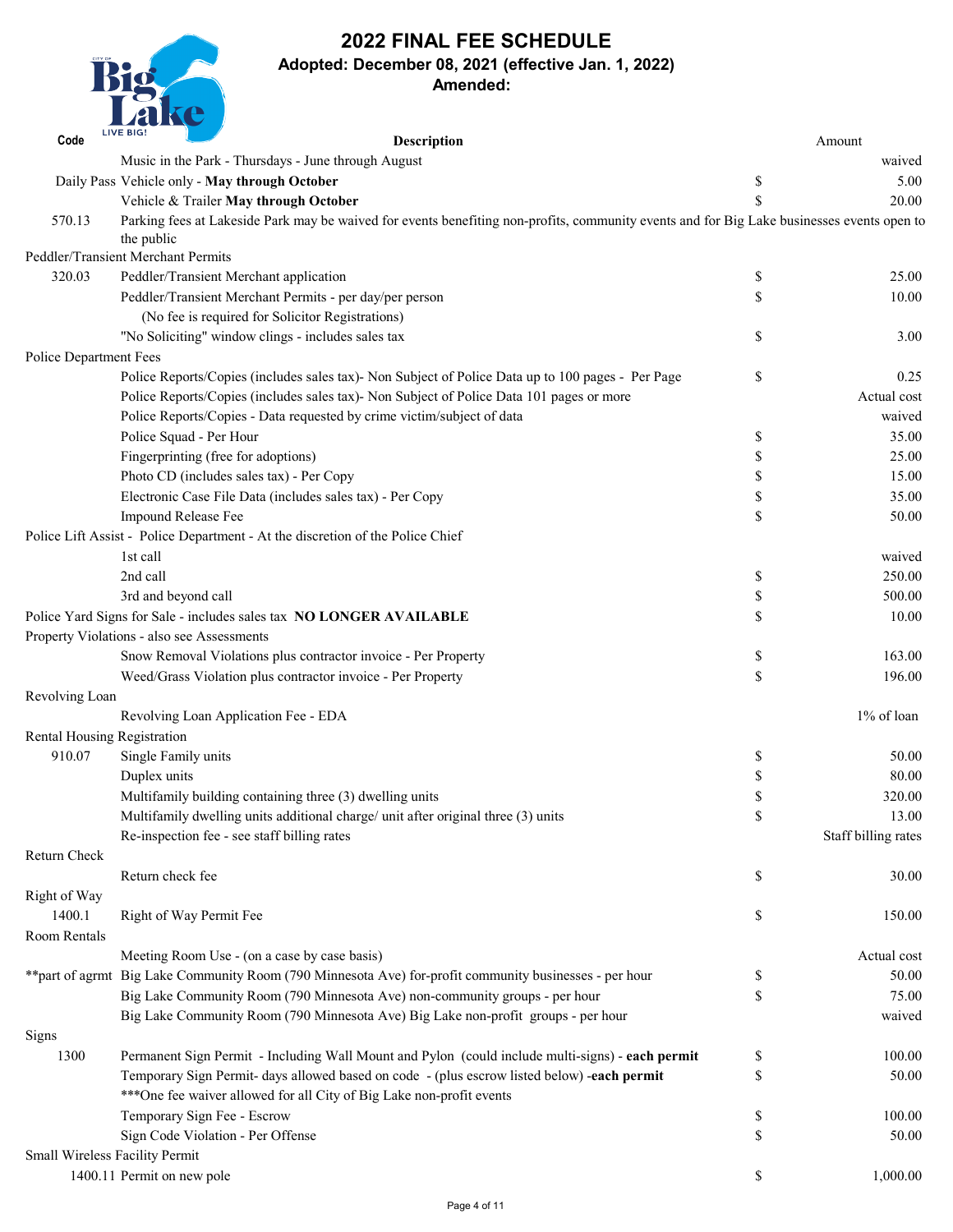

## **Adopted: December 08, 2021 (effective Jan. 1, 2022)**

| Code                          | <b>LIVE BIG!</b><br><b>Description</b>                                               |    | Amount |
|-------------------------------|--------------------------------------------------------------------------------------|----|--------|
|                               | First five in a batched application on existing pole                                 | \$ | 500.00 |
|                               | Beyond the first five, per permit                                                    | \$ | 100.00 |
| <b>Snow Removal Violation</b> |                                                                                      |    |        |
| 500                           | Snow Removal Violation plus contractor invoice - Per Property - 1st offense          | \$ | 50.00  |
|                               | Snow Removal Violation plus contractor invoice - Per Property - 2nd offense          | \$ | 100.00 |
|                               | Snow Removal Violation plus contractor invoice - Per Property - 3rd offense          | \$ | 150.00 |
|                               | Special Vehicle Permit - place holder                                                |    |        |
|                               | Special Vehicle Permit                                                               | \$ |        |
|                               | Staff/Equipment Billing Rates (staff time includes hourly fringe plus overhead cost) |    |        |
|                               | <b>Accounting Clerk</b>                                                              | \$ | 55.00  |
|                               | Building & Inspections                                                               | \$ | 75.00  |
|                               | City Administrator                                                                   | \$ | 120.00 |
|                               | City Clerk                                                                           | \$ | 65.00  |
|                               | Clerical/Support                                                                     | S  | 55.00  |
|                               | <b>Community Development Director</b>                                                | \$ | 105.00 |
|                               | <b>Finance Director</b>                                                              | \$ | 105.00 |
|                               | City Engineer                                                                        | \$ | 115.00 |
|                               | City Planner                                                                         | \$ | 65.00  |
|                               | <b>Consultant Planner</b>                                                            | \$ | 75.00  |
|                               | Liquor Store Manager                                                                 | \$ | 75.00  |
|                               | <b>Police Department Staff</b>                                                       |    |        |
|                               | Police Investigator                                                                  | \$ | 120.00 |
|                               | Police Deputy Chief                                                                  |    | 140.00 |
|                               | Police Officer                                                                       | \$ | 110.00 |
|                               | Police Chief                                                                         | \$ | 190.00 |
|                               | <b>Public Work Staff</b>                                                             |    |        |
|                               | Maintenance                                                                          | \$ | 80.00  |
|                               | Fleet Mechanic                                                                       | \$ | 90.00  |
|                               | Foreman                                                                              | \$ | 105.00 |
|                               | Director                                                                             | \$ | 110.00 |
|                               | Equipment charge - per hour                                                          |    |        |
|                               | Air Compressor                                                                       | \$ | 36.00  |
|                               | Bucket Truck - NEW 2017                                                              |    | 120.50 |
|                               | Chain Saw                                                                            | \$ | 29.50  |
|                               | Dump Truck                                                                           |    | 64.50  |
|                               | Holder - NEW 2017                                                                    | J) | 65.00  |
|                               | Hydrant Meter -Per Month                                                             |    | 50.00  |
|                               | Jet Rodder                                                                           |    | 45.50  |

| Jet/Vac                          | D  | 211.00 |
|----------------------------------|----|--------|
| Lawn Mower                       | D  | 36.00  |
| Loader                           | D  | 120.50 |
| Patrol Vehicle                   | D  | 25.00  |
| Pickup Truck                     | D  | 36.00  |
| Skid Steer                       | D  | 65.00  |
| <b>Small Tools Miscellaneous</b> | D  | 7.00   |
| <b>Street Sweeper</b>            | A. | 42.00  |
| Tandem Dump Truck                | D  | 120.50 |
| Tractor                          | D  | 65.00  |
| Trailer                          | A. | 45.50  |
| Up-Armor Vehicle                 | \$ | 120.00 |
| UAV/Robot                        | D  | 25.00  |
| Weed Whip                        | Φ  | 29.00  |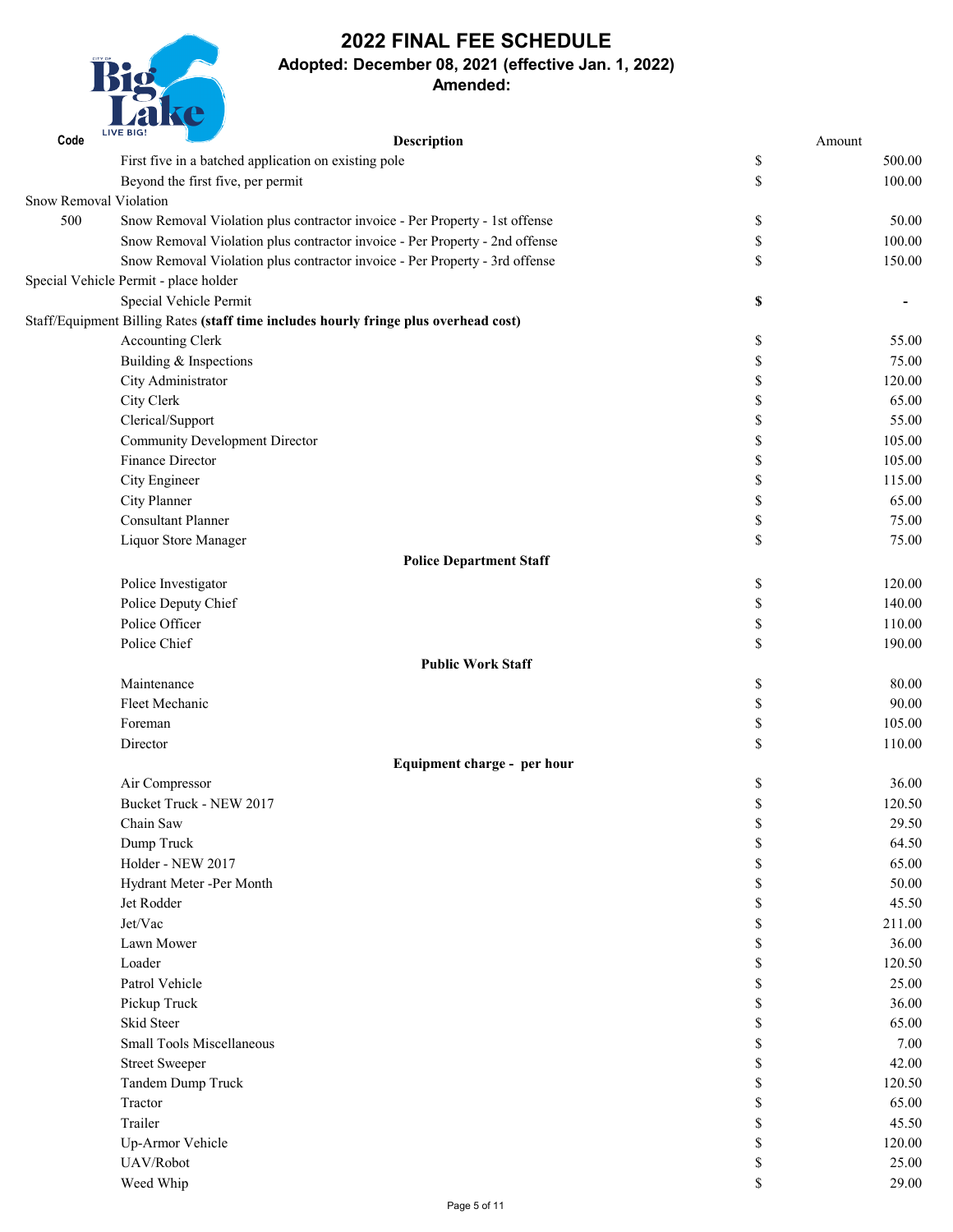

## **2022 FINAL FEE SCHEDULE Adopted: December 08, 2021 (effective Jan. 1, 2022) Amended:**

 $350,001$  to  $3100,000$   $(151,00,000,000)$   $(151,00,000,000)$ \$8.45 for each addtl 1,000, or fraction thereof, to and including 100,000.

\$100,001 to \$500,000 \$1,186.65 for 1ST 100,000, plus \$6.75 for each addtl 1,000, or fraction thereof, to and including 500,000.

 $$500,001$  to \$1,000,000 \$3,886.65 for 1ST 500,000, plus \$5.50 for each addtl 1,000, or fraction thereof, to and including 1,000,000.

\$1,000,000 and up \$6.636.65 for 1ST 1,000,000, plus \$4.50 for each addtl 1,000, or fraction thereof.

| Code                         | <b>LIVE BIG!</b><br><b>Description</b>                                                              |                           | Amount                              |
|------------------------------|-----------------------------------------------------------------------------------------------------|---------------------------|-------------------------------------|
|                              | Equipment charge - per day                                                                          |                           |                                     |
|                              | Tapping Machine                                                                                     | $\boldsymbol{\mathsf{S}}$ | 66.00                               |
|                              | Tapping Machine Tap                                                                                 | $\boldsymbol{\mathsf{S}}$ | 28.00                               |
|                              | Sign Rental                                                                                         | \$                        | 4.50                                |
| <b>Street Excavation</b>     |                                                                                                     |                           |                                     |
| 710.01                       | <b>Street Excavation Permit Fee</b>                                                                 | $\boldsymbol{\mathsf{S}}$ | 223.00                              |
|                              | Street Excavation Permit Escrow - As determined by city engineer                                    |                           |                                     |
| Street Light                 |                                                                                                     |                           |                                     |
| 830                          | Street Light Utility System Fee Residential Unit - Per Month                                        | \$                        | 3.00                                |
|                              | Street Light Utility System Fee Non - Residential Unit - Per Front Footage/Month                    | $\mathcal{S}$             | 0.042                               |
| Tobacco License              |                                                                                                     |                           |                                     |
| 350.03                       | Tobacco License per Calendar year                                                                   | $\boldsymbol{\mathsf{S}}$ | 100.00                              |
| Trash Hauler                 |                                                                                                     |                           |                                     |
| 335.02                       | Trash Hauler License - Per Calendar Year                                                            | \$                        | 150.00                              |
| <b>Traveling Shows</b>       |                                                                                                     |                           |                                     |
| 310.01                       | Traveling Shows permit                                                                              | \$                        | 25.00                               |
| <b>Temporary Structure</b>   |                                                                                                     |                           |                                     |
|                              | Temporary Structure (Tent) Permit - approved by Fire Department - (could be multi tents)each permit | \$                        | 25.00                               |
| <b>Water Tower Lease Fee</b> |                                                                                                     |                           |                                     |
|                              | Water Tower lease fee                                                                               |                           | Per Individual Contract             |
| <b>Weed/Grass Violation</b>  |                                                                                                     |                           |                                     |
| 510                          | Weed/Grass Violation plus contractor invoice and sales tax- Per Property -                          | $\mathbb{S}$              | 196.00                              |
|                              | <b>BUILDING DEPARTMENT FEES</b>                                                                     |                           |                                     |
| 900.03                       | Building Permit Fee Schedule - based on valuation                                                   | See schedule below        |                                     |
|                              | <b>Total Valuation</b>                                                                              |                           | Fee                                 |
|                              | \$1.00 TO \$1,100                                                                                   | \$                        | 50.00                               |
|                              | \$1,101 to \$2,000                                                                                  |                           | \$28 for 1ST 500, plus \$3.70       |
|                              |                                                                                                     |                           | for each addtl 100, or fraction     |
|                              |                                                                                                     |                           | thereof, to and including 2000.     |
|                              | \$2,001 to \$25,000                                                                                 |                           | \$83.50 for 1ST 2,000, plus         |
|                              |                                                                                                     |                           | \$16.55 for each addtl $1,000$ , or |
|                              |                                                                                                     |                           | fraction thereof, to and            |
|                              |                                                                                                     |                           | including 50,000.                   |
|                              | \$25,001 to \$50,000                                                                                |                           | \$464.15 for 1ST 25,000, plus       |
|                              |                                                                                                     |                           | \$12 for each addtl $1,000$ . or    |
|                              |                                                                                                     |                           | fraction thereof, to and            |
|                              |                                                                                                     |                           | including 100,000.                  |
|                              | $$50.001 + 0.01000$                                                                                 |                           | $$764.15$ for $18T.50.000$ plus     |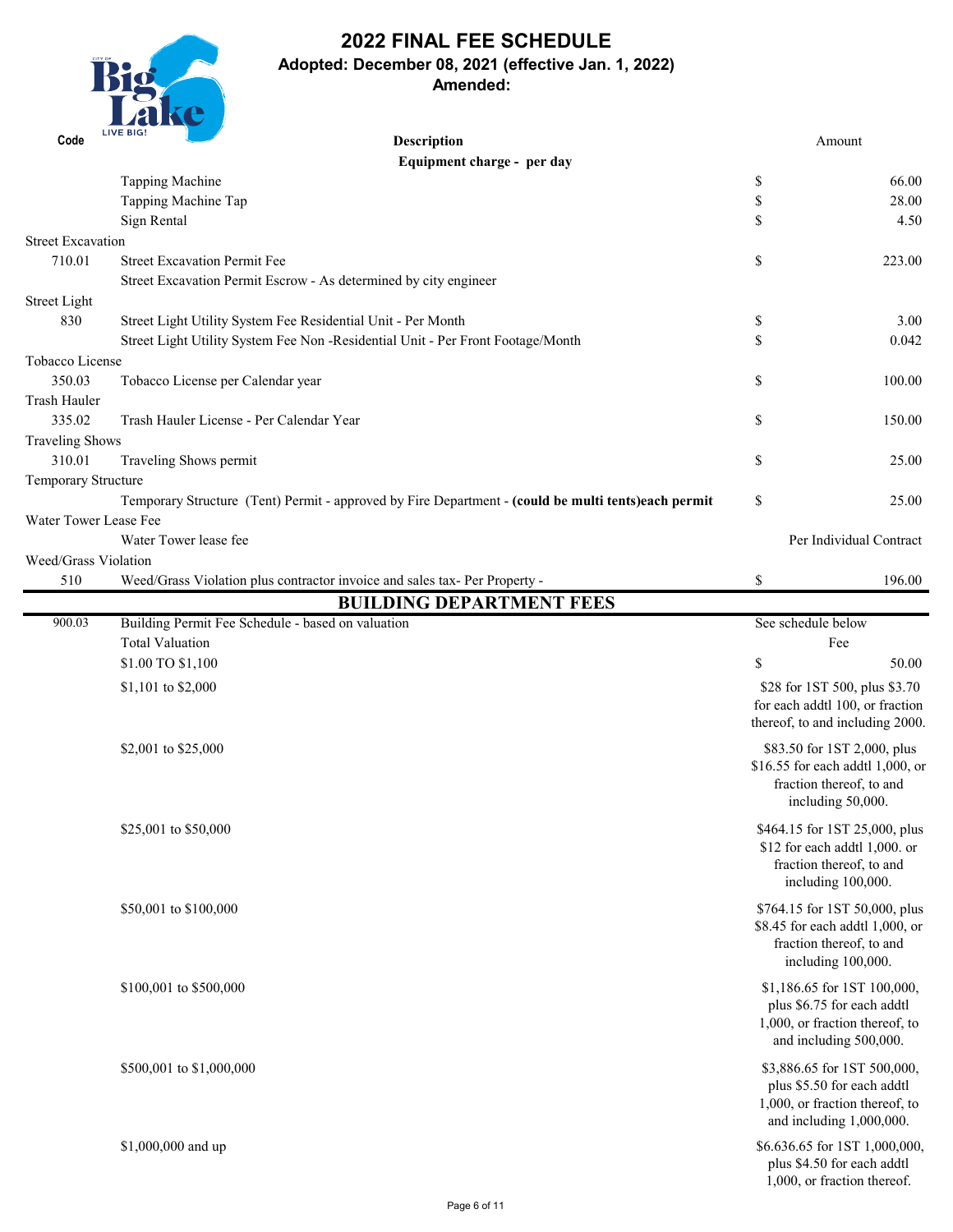

**Adopted: December 08, 2021 (effective Jan. 1, 2022)**

## **Amended:**

| Code                   | <b>LIVE BIG!</b><br><b>Description</b>                                                                       |               | Amount                     |
|------------------------|--------------------------------------------------------------------------------------------------------------|---------------|----------------------------|
|                        | Administrative Fee - Permit Refund                                                                           | \$            | 25.00                      |
|                        | <b>Basement Refinish</b>                                                                                     | \$            | 150.00                     |
|                        | Plan Review                                                                                                  |               | 65% of Permit Fee          |
|                        | Plan Review - Duplicate Plan -UPON REVIEW                                                                    |               | 25% of Permit Fee          |
|                        | Plan Review - Accessory Structure                                                                            |               | 65% of Permit Fee          |
|                        | Plan Review Revisions - Per Hour                                                                             | \$            | 50.00                      |
|                        | Air Conditioner                                                                                              |               | 50.00                      |
|                        | Deck Permit - Residential                                                                                    |               | 150.00                     |
|                        | Demo                                                                                                         |               | 100.00                     |
|                        | MN Bldg Code Expired Permit - Continue Work & Inspections of Project - investigation fee of original project |               | 75.00                      |
|                        | 300.0120. Subp 1 Expired Permit - Continue Work & Inspections of Project - New Permit for original project   |               | 50% of original permit fee |
|                        | Fence Permit < 7' (Zoning)                                                                                   | \$            | 55.00                      |
|                        | Fence Permit >7' - see Valuation Table listed above with Building Permit Fees                                |               | See 900.03 building fees   |
|                        | Fireplace                                                                                                    | \$            | 100.00                     |
|                        | Fire Suppression                                                                                             |               | 2% of Job Value            |
|                        | Fire Suppression Plan Review                                                                                 |               | 65% of Permit Fee          |
|                        | <b>Furnace Replacement</b>                                                                                   | \$            | 50.00                      |
|                        | After Hours / Weekend Inspection Minimum 2 hours - Per Hour                                                  | $\mathcal{S}$ | 63.25                      |
|                        | <b>Investigation Fee</b>                                                                                     |               | Up to 100% of Permit Fee   |
|                        | Land Alteration Permit (i.e. landscape, grading) not charged for plan review                                 |               | See 900.03 building fees   |
|                        | Lawn Irrigation - Residential Permit                                                                         |               | 50.00                      |
|                        | Lawn Irrigation - Comm Permit                                                                                |               | 100.00                     |
|                        | Mechanical (New Residential)                                                                                 |               | 150.00                     |
|                        | Mechanical (Remodel, Addition)                                                                               | \$            | 100.00                     |
|                        | Mechanical (New Commercial) - Minimum \$200                                                                  |               | 2% of Job Value            |
|                        | Mechanical (Remodel, Addition - Comm) - Minimum \$100                                                        |               | 2% of Job Value            |
|                        | Mechanical Plan Review Fee                                                                                   |               | 50% of Permit Fee          |
|                        | Moving Structure                                                                                             | \$            | 100.00                     |
|                        | Moving Structure - Site Inspection                                                                           |               | 50.00                      |
|                        | At the Building Partial Certificate of Occupancy (PCO) Commercial Escrow (refunded if completed by 30 days)  |               | 1,500.00                   |
| Official<br>Discretion | Partial Certificate of Occupancy (PCO) Residential Escrow (refunded if completed by 30 days)                 |               | 1,500.00                   |
|                        | Permit Card - Copy Replacement                                                                               |               | 5.00                       |
|                        | Plumbing Residential (New Homes)                                                                             | \$            | 200.00                     |
|                        | Plumbing Residential (Remodel, Addition)                                                                     | \$            | 100.00                     |
|                        | Plumbing Commercial (New) - Minimum \$300                                                                    |               | 2% of Job Value            |
|                        | Plumbing Commercial (Remodel, Addition) - Minimum \$150                                                      |               | 2% of Job Value            |
|                        | Re-Inspection Fee                                                                                            | \$            | 75.00                      |
|                        | Roofing (Residential)                                                                                        |               | 100.00                     |
|                        | Roofing (Commercial) - See Valuation Table listed above with Building Permit Fees                            |               | See 900.03 building fees   |
|                        | Seed/Sod Fee - (plus escrow listed below)                                                                    |               | 140.00                     |
|                        | Seed/Sod Fee - Escrow                                                                                        |               | 1,860.00                   |
|                        | Siding - Residential                                                                                         |               | 100.00                     |
|                        | Swimming Pools - In ground                                                                                   |               | 150.00                     |
|                        | Swimming Pools / Hot tubs                                                                                    |               | 55.00                      |
|                        | Water Softer                                                                                                 |               | 50.00                      |
|                        | Water heater Replacement                                                                                     |               | 50.00                      |
|                        | Window Replacement - Residential                                                                             |               | 100.00                     |

| Revolving Loan Application Fee - EDA                 | $1\%$ of loan |           |
|------------------------------------------------------|---------------|-----------|
| Tax Abatement Districts - (plus escrow listed below) |               | 500.00    |
| Tax Abatement Districts Escrow -                     |               | 10,000.00 |

# **ECONOMIC DEVELOPMENT FEES**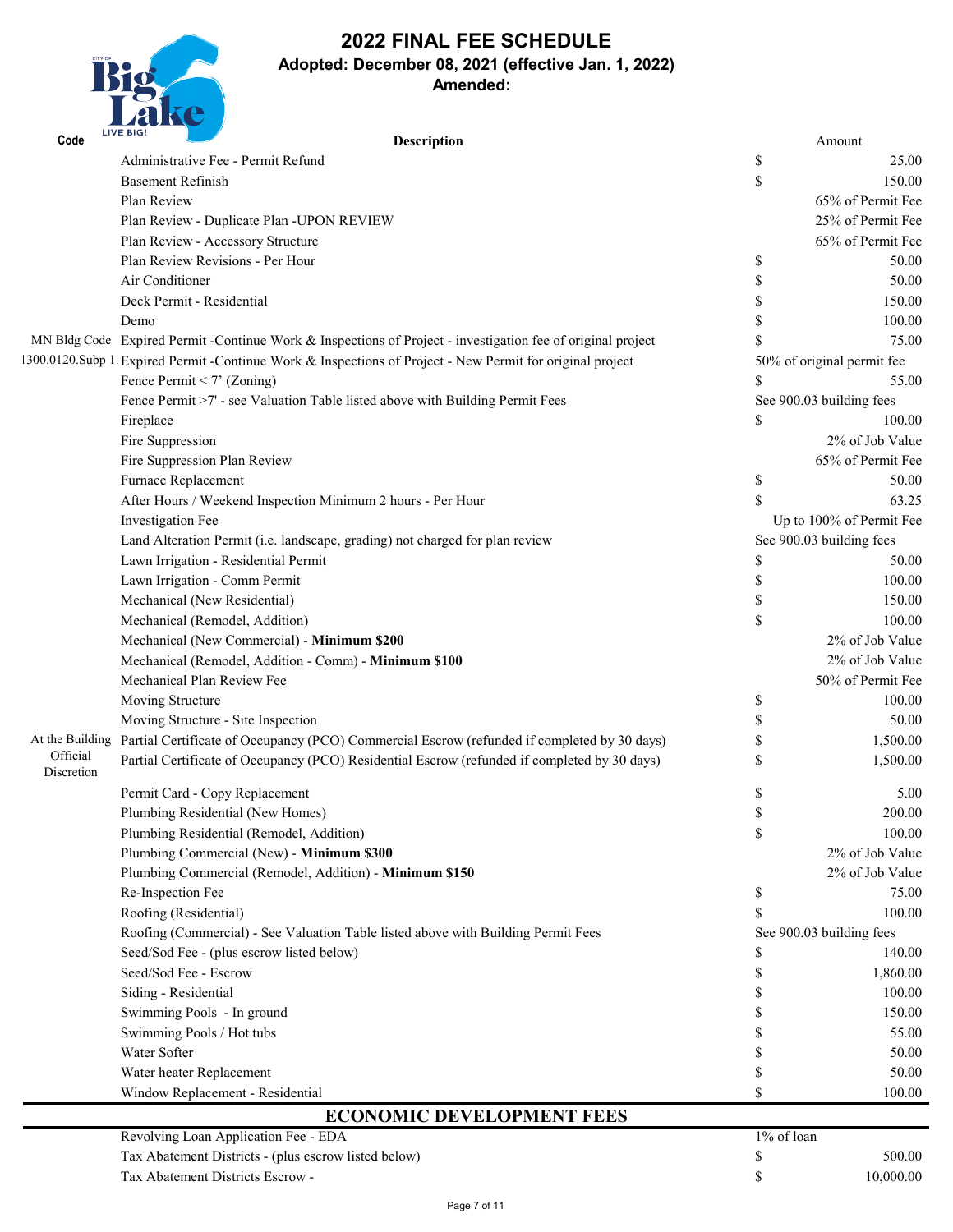

### **Adopted: December 08, 2021 (effective Jan. 1, 2022)**

| Site Plan Review - Administrative (no escrow needed)                                                | 300.00   |
|-----------------------------------------------------------------------------------------------------|----------|
| Site Plan Reviews - (plus escrow listed below)                                                      | 300.00   |
| <b>Site Plan Reviews Escrow</b>                                                                     | 2,000.00 |
| Subdivisions Administrative                                                                         | 300.00   |
| Subdivisions Administrative - Escrow                                                                | 1,000.00 |
| Subdivisions Simple - (plus escrow listed below)                                                    | 500.00   |
| <b>Subdivisions Simple Escrow</b>                                                                   | 3,000.00 |
| Temporary Use/Event Permits (non-profit or community events - within City Limits - waived)          | 25.00    |
| Temporary Structure (Tent) Permit - approved by Fire Department - (could be multi tents)each permit | 25.00    |
| Vacations - (plus escrow listed below)                                                              | 500.00   |
| <b>Vacations Escrow</b>                                                                             | 1,000.00 |
| Variances - Residential/Commercial/Industrial - (plus escrow listed below)                          | 350.00   |
| Variances - Residential - Escrow                                                                    | 1,000.00 |
| Variances - Commercial/Industrial - Escrow                                                          | 1,000.00 |
|                                                                                                     |          |

| Code | <u> Le proponde la part de la part de la part de la part de la part de la part de la part de la part de la part d</u><br><b>LIVE BIG!</b><br><b>Description</b>                                                |    | Amount                    |  |  |
|------|----------------------------------------------------------------------------------------------------------------------------------------------------------------------------------------------------------------|----|---------------------------|--|--|
|      | Tax Increment Financing (TIF) Districts - (plus escrow listed below)                                                                                                                                           | \$ | 500.00                    |  |  |
|      | Tax Increment Financing (TIF) Districts Escrow                                                                                                                                                                 |    | 10,000.00                 |  |  |
|      | Water Access Charge (WAC) & Sewer Access Charge (SAC) -429 Assessment Agreement                                                                                                                                |    | 500.00                    |  |  |
|      | <b>PLANNING/ZONING FEES</b>                                                                                                                                                                                    |    |                           |  |  |
|      | In addition to the fees listed, City Engineer, City Attorney, Planning Consultant, or other consultant<br>fees will be charged on an actual cost basis and will be pass through to developer's escrow account. |    |                           |  |  |
|      | Amendments - Ordinance or Comprehensive Plan - (plus escrow listed below)                                                                                                                                      | \$ | 325.00                    |  |  |
|      | Amendments - Ordinance or Comprehensive Plan - Escrow                                                                                                                                                          |    | 1,000.00                  |  |  |
|      | Administrative Fee - Permit Refund                                                                                                                                                                             |    | 25.00                     |  |  |
|      | Appeals                                                                                                                                                                                                        |    | 600.00                    |  |  |
|      | <b>Annexations - Residential</b>                                                                                                                                                                               |    | 1,000.00                  |  |  |
|      | Annexations - Commercial/Industrial                                                                                                                                                                            |    | waived                    |  |  |
|      | Concept Plan - (plus escrow listed below)                                                                                                                                                                      |    | 100.00                    |  |  |
|      | <b>Concept Plan Escrow</b>                                                                                                                                                                                     |    | 1,000.00                  |  |  |
|      | Conditional Use Permit (CUP) Resident/Commercial/Industrial/Signs - (plus escrow listed below)                                                                                                                 |    | 400.00                    |  |  |
|      | Conditional Use Permit Resident/Commercial/Industrial/Signs - Escrow                                                                                                                                           |    | 1,000.00                  |  |  |
|      | Conditional Use Extension Fee - first time for an additional year                                                                                                                                              |    | 100.00                    |  |  |
|      | Conditional Use Extension Fee - second renewal approved by council                                                                                                                                             |    | 400.00                    |  |  |
|      | Environmental Review (EAW/AUAR) - (plus escrow listed below)                                                                                                                                                   |    | 500.00                    |  |  |
|      | Environmental Review (EAW/AUAR) Escrow                                                                                                                                                                         |    | 5,000.00                  |  |  |
|      | Home Occupation Permit                                                                                                                                                                                         |    | 150.00                    |  |  |
|      | Interim Use Permit - (plus escrow listed below)                                                                                                                                                                |    | 500.00                    |  |  |
|      | Interim Use Permit Escrow                                                                                                                                                                                      |    | 1,000.00                  |  |  |
|      | <b>Investigation Fee</b>                                                                                                                                                                                       | \$ | 55.00                     |  |  |
|      | Park & Trail Dedication Residential- must be paid at time of application and before issuance of building<br>permit - \$2500/unit - (City values a unit at \$25,000)                                            |    | 10% of Land Value or land |  |  |
|      | Park & Trail Dedication Commercial or Industrial- must be paid at time of application and before issuance<br>of building permit                                                                                |    | 4% of Land Value or land  |  |  |
|      | *All new subdivisions must satisfy park dedication requirements (land and/or cash) as determined by the City Council                                                                                           |    |                           |  |  |
|      | Parking Pad Administrative Permit                                                                                                                                                                              | P  | 55.00                     |  |  |
|      | Planned Unit Development (PUD) - (plus escrow listed below)                                                                                                                                                    |    | 750.00                    |  |  |
|      | Planned Unit Development (PUD) Escrow                                                                                                                                                                          |    | 3,000.00                  |  |  |
|      | Plat - Final - (plus escrow listed below)                                                                                                                                                                      |    | 300.00                    |  |  |
|      | Plat - Final Escrow                                                                                                                                                                                            |    | 3,000.00                  |  |  |
|      | Plat - Preliminary - (plus escrow listed below)                                                                                                                                                                |    | 300.00                    |  |  |
|      | Plat - Preliminary Escrow                                                                                                                                                                                      |    | 5,000.00                  |  |  |
|      | Recording Fee - Includes Administration cost                                                                                                                                                                   |    | 66.00                     |  |  |
|      | Rezoning                                                                                                                                                                                                       | \$ | 500.00                    |  |  |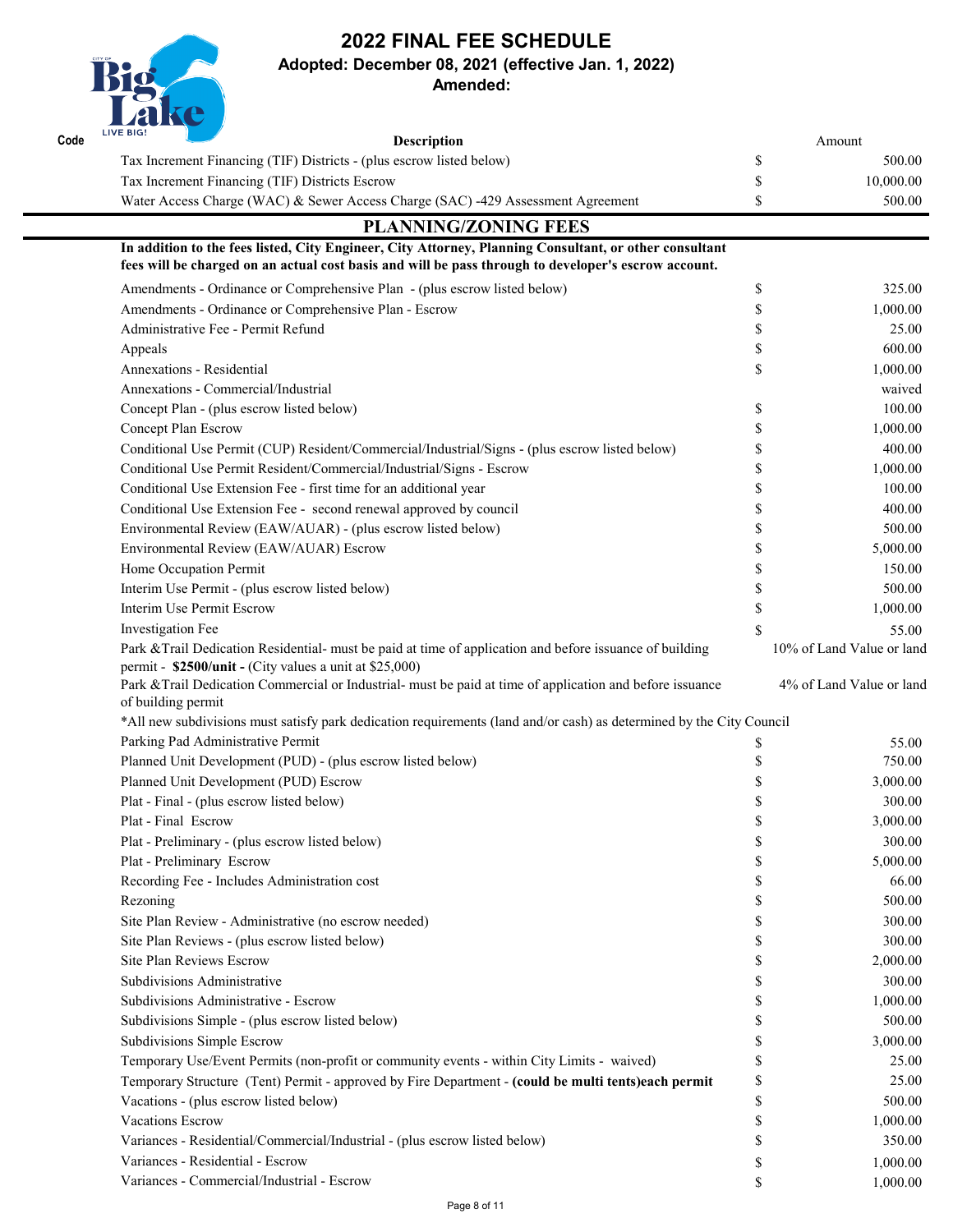**Adopted: December 08, 2021 (effective Jan. 1, 2022)**

**Amended:** 

Rig

|        | ZUNU<br><b>LIVE BIG!</b>                                                                                   |                           |                                  |
|--------|------------------------------------------------------------------------------------------------------------|---------------------------|----------------------------------|
| Code   | <b>Description</b>                                                                                         |                           | Amount                           |
|        | Wetland Application - (plus escrow listed below) plus actual cost                                          | \$                        | 500.00                           |
|        | Wetland Escrow -                                                                                           | $\boldsymbol{\mathsf{S}}$ | 350.00                           |
|        | Zoning letter - formal letter attesting to the land use regulations for a specific site                    | \$                        | 55.00                            |
|        | Zoning Permit - Administrative i.e. Chicken Coops or Bee Hives or Accessory Structures less than 200 sq ft | $\boldsymbol{\mathsf{S}}$ | 55.00                            |
|        | <b>WATER/SEWER/STORM SEWER FEES:</b>                                                                       |                           |                                  |
|        | <b>Water Rates - Residential</b>                                                                           |                           |                                  |
| 800.21 | 0 - 6,500 gallons monthly usage - Per 1,000 gallons                                                        | \$                        | 4.30                             |
|        | over 6,500 gallons monthly usage - Per 1,000 gallons                                                       | \$                        | 5.36                             |
|        | Monthly Fixed Fee                                                                                          | $\mathcal{S}$             | 6.81                             |
|        | <b>Water Rates - Multi-Family</b>                                                                          |                           |                                  |
|        | 0 - 88,600 gallons monthly usage - Per 1,000 gallons                                                       | \$                        | 4.30                             |
|        | over 88,600 gallons monthly usage - Per 1,000 gallons                                                      | \$                        | 5.36                             |
|        | Monthly Fixed Fee                                                                                          | $\mathcal{S}$             | 15.63                            |
|        | <b>Water Rates - Municipal</b>                                                                             |                           |                                  |
|        | All gallons monthly usage - Per 1,000 gallons                                                              | $\boldsymbol{\mathsf{S}}$ | 10.34                            |
|        | Monthly Fixed Fee                                                                                          | $\mathcal{S}$             | 16.20                            |
|        | <b>Water Rates - Irrigation</b>                                                                            |                           |                                  |
|        | $0 - 88,600$ gallons monthly usage - Per 1,000 gallons                                                     | \$                        | 4.30                             |
|        | over 88,600 gallons monthly usage - Per 1,000 gallons                                                      | \$                        | 5.36                             |
|        | Monthly Fixed Fee                                                                                          | \$                        | 15.63                            |
|        | <b>Water Rates - Commercial</b>                                                                            |                           |                                  |
| 800.21 | $0 - 51,000$ gallons monthly usage - Per 1,000 gallons - plus sales tax                                    | \$                        | 2.65                             |
|        | over 51,000 gallons monthly usage - Per 1,000 gallons - plus sales tax                                     | $\mathcal{S}$             | 2.91                             |
|        | Monthly Fixed Fee - based on meter size - see chart below all rates per month fee:                         |                           |                                  |
|        | $5/8" - 1"$                                                                                                | \$                        | 6.81                             |
|        | $11/2$ "                                                                                                   |                           | 9.72                             |
|        | 2"                                                                                                         | \$                        | 15.63                            |
|        | 3"                                                                                                         | \$                        | 59.32                            |
|        | 4"                                                                                                         | \$                        | 75.50                            |
|        | 6"                                                                                                         | \$                        | 113.24                           |
|        | 8"                                                                                                         | \$                        | 156.38                           |
|        | <b>Water Rates - Industrial (per Contract)</b>                                                             |                           |                                  |
| 800.21 | 0 - 51,000 gallons monthly usage - Per 1,000 gallons - plus sales tax                                      | \$                        | 3.52                             |
|        | over 51,000 gallons monthly usage - Per 1,000 gallons - plus sales tax                                     | \$                        | 3.91                             |
|        | Monthly Fixed Fee -                                                                                        | $\mathbb{S}$              | 357.12                           |
|        | <b>Water Service Fees</b>                                                                                  |                           |                                  |
|        | Water Access Charges (WAC)- anticipated daily use of water less than 25,000 gallons - Per Unit             | \$                        | 3,585.00                         |
|        | Water Access Charges (WAC)- for multi-tenant buildings greater than 4 units - Per Unit                     | $\mathbb{S}$              | 2,200.00                         |
|        | Water Access Charges (WAC) - anticipated daily use of water greater than 25,000 gallons - Per Unit         |                           | Determined by City Engineer      |
|        | Water Availability Charge -parcels that have city water available but are not connected - Fee Per Year     |                           | 75.00                            |
|        | Water Inspections - New Hook-up                                                                            |                           | 75.00                            |
|        | Water Inspections - Repair                                                                                 | \$                        | 35.00                            |
|        | Water Late Charges - Per Monthly billing                                                                   |                           | 10% or \$5, whichever is greater |
|        | Water Meters - Residential                                                                                 | \$                        | 469.00                           |
|        | Water Meters - Commercial -can fluctuate depending on model and brand -based on size                       |                           |                                  |
|        | 1" meter                                                                                                   |                           | \$350 to \$400                   |
|        |                                                                                                            |                           |                                  |
|        | $11/2$ " meter                                                                                             | $\boldsymbol{\mathsf{S}}$ | 1,000.00                         |
|        | 2" meter                                                                                                   | $\mathbb S$               | 1,500.00                         |
|        | 3" meter                                                                                                   |                           | \$2000 to \$3000                 |
|        | 4" meter                                                                                                   |                           | \$3000 to \$9000                 |
|        | Water Meter Certificate of Occupancy Inspection                                                            | $\boldsymbol{\mathsf{S}}$ | 40.00                            |
|        | Water Meter Siding Inspection                                                                              | \$                        | 40.00                            |

Page 9 of 11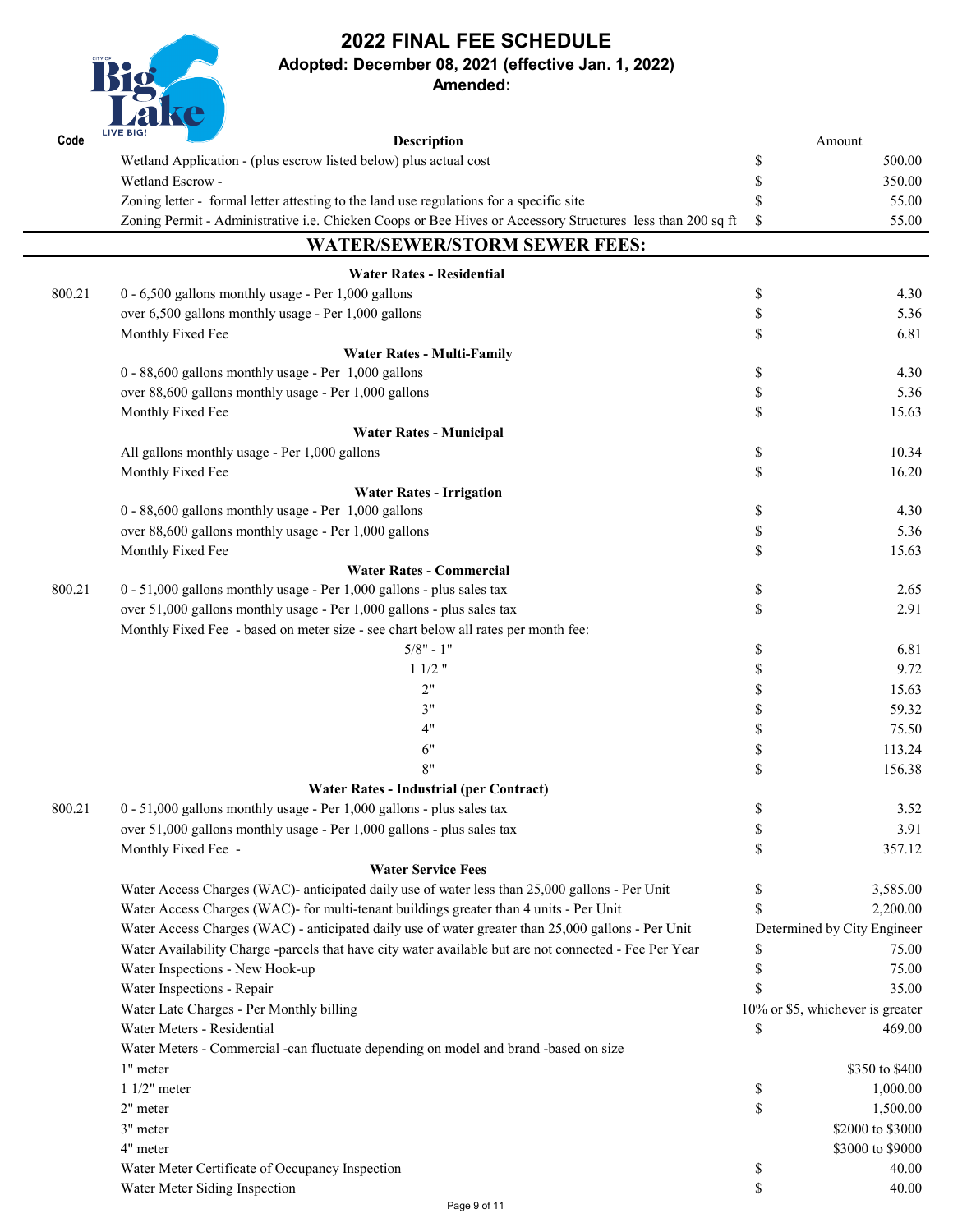

# **Adopted: December 08, 2021 (effective Jan. 1, 2022)**

#### **Amended:**

| Code   | <b>LIVE BIG!</b><br><b>Description</b>                                                                 |                           | Amount   |
|--------|--------------------------------------------------------------------------------------------------------|---------------------------|----------|
|        | Water Meter Rental - each time (hydrant out by construction site)                                      | $\boldsymbol{\mathsf{S}}$ | 50.00    |
|        | Water Meter Rental - at Public Works Facility - first time                                             | \$                        | 50.00    |
|        | Water Meter Rental - at Public Works Facility additional time                                          |                           | 25.00    |
|        | Water Meter Rental Billing - yearly                                                                    |                           | 40.00    |
|        | Water Meter Rental -water consumption use - billed at current commercial rate per 1,000 gallons        |                           | 2.65     |
|        | Water Shut Off Charge - at owners request                                                              |                           | 30.00    |
|        | Water Turn On Charge - at owners request                                                               |                           | 30.00    |
|        | Water Shut Off Charge - delinquency - 2 employees always sent for safety reasons                       |                           | 60.00    |
|        | Water Turn On Charge - delinquency - 2 employees always sent for safety reasons                        | \$                        | 60.00    |
|        | Water Test Fee - State of MN - Per Month - new amount per state                                        | $\mathcal{S}$             | 0.81     |
|        | Water Trunk Area Fee - Per Acre                                                                        | \$                        | 1,650.00 |
|        | Water Use Restrictions - 1st violation within calendar year                                            |                           | waived   |
|        | Water Use Restrictions - 2nd violation within calendar year                                            | \$                        | 25.00    |
|        | Water Use Restrictions - 3rd violation within calendar year                                            | \$                        | 50.00    |
|        | Water Use Restrictions - 4th violation within calendar year                                            | \$                        | 100.00   |
|        | Water Use Restrictions - 5th violation within calendar year                                            | \$                        | 250.00   |
|        | Utility - Change of Ownership/Service Processing                                                       | \$                        | 30.00    |
|        | Utility - Meter Reading (owner requested)                                                              | \$                        | 30.00    |
|        | Utility Credit for opting out of paper bills - per month                                               | $\boldsymbol{\mathsf{S}}$ | (0.50)   |
|        | <b>Sewer Rates - Residential</b>                                                                       |                           |          |
| 810.17 | Per 1,000 gallons of monthly usage-summer months bills are based on Average of Nov - April water bills | $\boldsymbol{\mathsf{S}}$ | 8.99     |
|        | Monthly Fixed Fee                                                                                      | \$                        | 11.55    |
|        | <b>Sewer Rates - Multi - Family</b>                                                                    |                           |          |
| 810.17 | Per 1,000 gallons of monthly usage-summer months bills are based on Average of Nov - April water bills | $\boldsymbol{\mathsf{S}}$ | 8.99     |
|        | Monthly Fixed Fee                                                                                      | $\$$                      | 11.55    |
|        | <b>Sewer Rates - Municipal</b>                                                                         |                           |          |
| 810.17 | Per 1,000 gallons of monthly usage- summare months based on Nov - April average usage of water         | $\boldsymbol{\mathsf{S}}$ | 11.63    |
|        | Monthly Fixed Fee                                                                                      | $\boldsymbol{\mathsf{S}}$ | 16.66    |
|        | <b>Sewer Rates - Commercial</b>                                                                        |                           |          |
| 810.17 | Per 1,000 gallons of monthly usage-summer months bills are based on Average of Nov - April water bills | $\boldsymbol{\mathsf{S}}$ | 8.99     |
|        | Monthly Fixed Fee                                                                                      | \$                        | 18.28    |
|        | <b>Sewer Rates - Industrial</b>                                                                        |                           |          |
| 810.17 | Per 1,000 gallons of monthly usage based on actual water usage                                         | $\boldsymbol{\mathsf{S}}$ | 11.75    |
|        | Monthly Fixed Fee                                                                                      | $\boldsymbol{\mathsf{S}}$ | 24.62    |
|        | <b>Cargill Contract</b>                                                                                |                           |          |
|        | Flow                                                                                                   | $\boldsymbol{\mathsf{S}}$ | 10.76    |
|        | <b>BOD</b>                                                                                             | \$                        | 0.25     |
|        | <b>TSS</b>                                                                                             | \$                        | 0.05     |

TP  $\qquad \qquad \text{S} \qquad \qquad 6.25$ 

Sewer Base Rate 26.59

Sewer usage will be determined as follows for new accounts and non-winter residents: New Owner - Existing Property: Usage will be based on 4,000 gallons New Owner OR New Construction: Usage will be based on 4,000 gallons Non-winter Residents: Usage will be based on 4,000 gallons **Sewer Service Fees** Sanitary Sewer Trunk Area Fee - Per Acre  $5,330.00$ Septage/Solids Dumping - billed at current commercial sewer rates per 100/gallons \$ 8.99 Septage Dumping - MN Limited - pipe water - per 1000 gallons (new) \$ 40.00 Sewer Access Charges (SAC)- anticipated daily use of water less than 25,000 gallons - Per Unit \$ 5,325.00 Sewer Access Charges (SAC)- for multi-tenant buildings greater than 4 units - Per Unit \$ 3,235.00 Sewer Access Charges (SAC) - anticipated daily use of water greater than 25,000 gallons - Per Unit Determined by City Engineer Sewer Inspections - New Hook-up 75.00